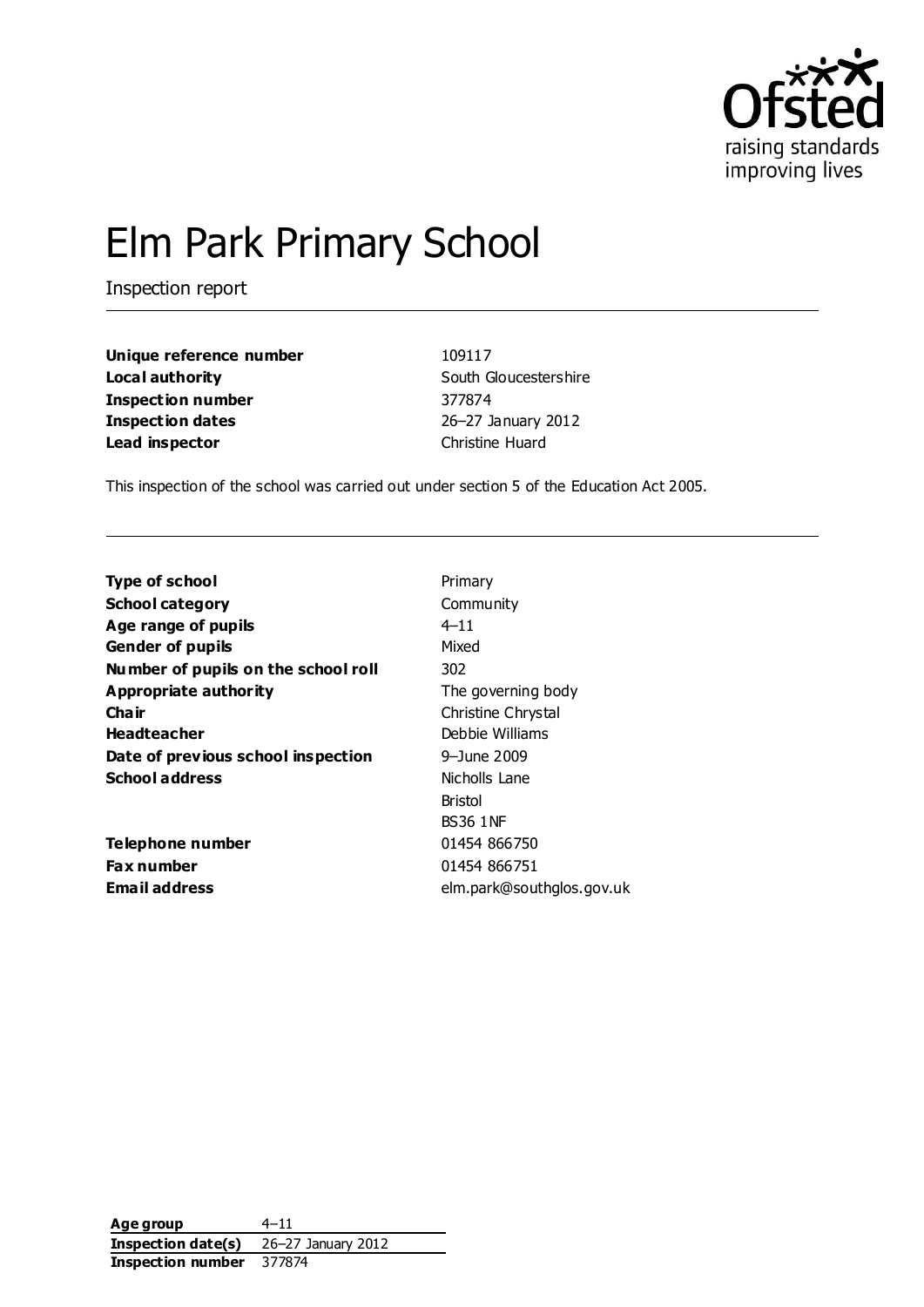

You can use Parent View to give Ofsted your opinion on your child's school. Ofsted will use the information parents and carers provide when deciding which schools to inspect and when.

You can also use Parent View to find out what other parents and carers think about schools in England. You can visit www.parentview.ofsted.gov.uk, or look for the link on the main Ofsted website: www.ofsted.gov.uk

The Office for Standards in Education, Children's Services and Skills (Ofsted) regulates and inspects to achieve excellence in the care of children and young people, and in education and skills for learners of all ages. It regulates and inspects childcare and children's social care, and inspects the Children and Family Court Advisory Support Service (Cafcass), schools, colleges, initial teacher training, work-based learning and skills training, adult and community learning, and education and training in prisons and other secure establishments. It assesses council children's services, and inspects services for looked after children, safeguarding and child protection.

Further copies of this report are obtainable from the school. Under the Education Act 2005, the school must provide a copy of this report free of charge to certain categories of people. A charge not exceeding the full cost of reproduction may be made for any other copies supplied.

If you would like a copy of this document in a different format, such as large print or Braille, please telephone 0300 123 4234, or email enquiries@ofsted.gov.uk.

You may copy all or parts of this document for non-commercial educational purposes, as long as you give details of the source and date of publication and do not alter the information in any way.

To receive regular email alerts about new publications, including survey reports and school inspection reports, please visit our website and go to 'Subscribe'.

Piccadilly Gate Store St **Manchester** M1 2WD

T: 0300 123 4234 Textphone: 0161 618 8524 E: enquiries@ofsted.gov.uk W: www.ofsted.gov.uk



© Crown copyright 2012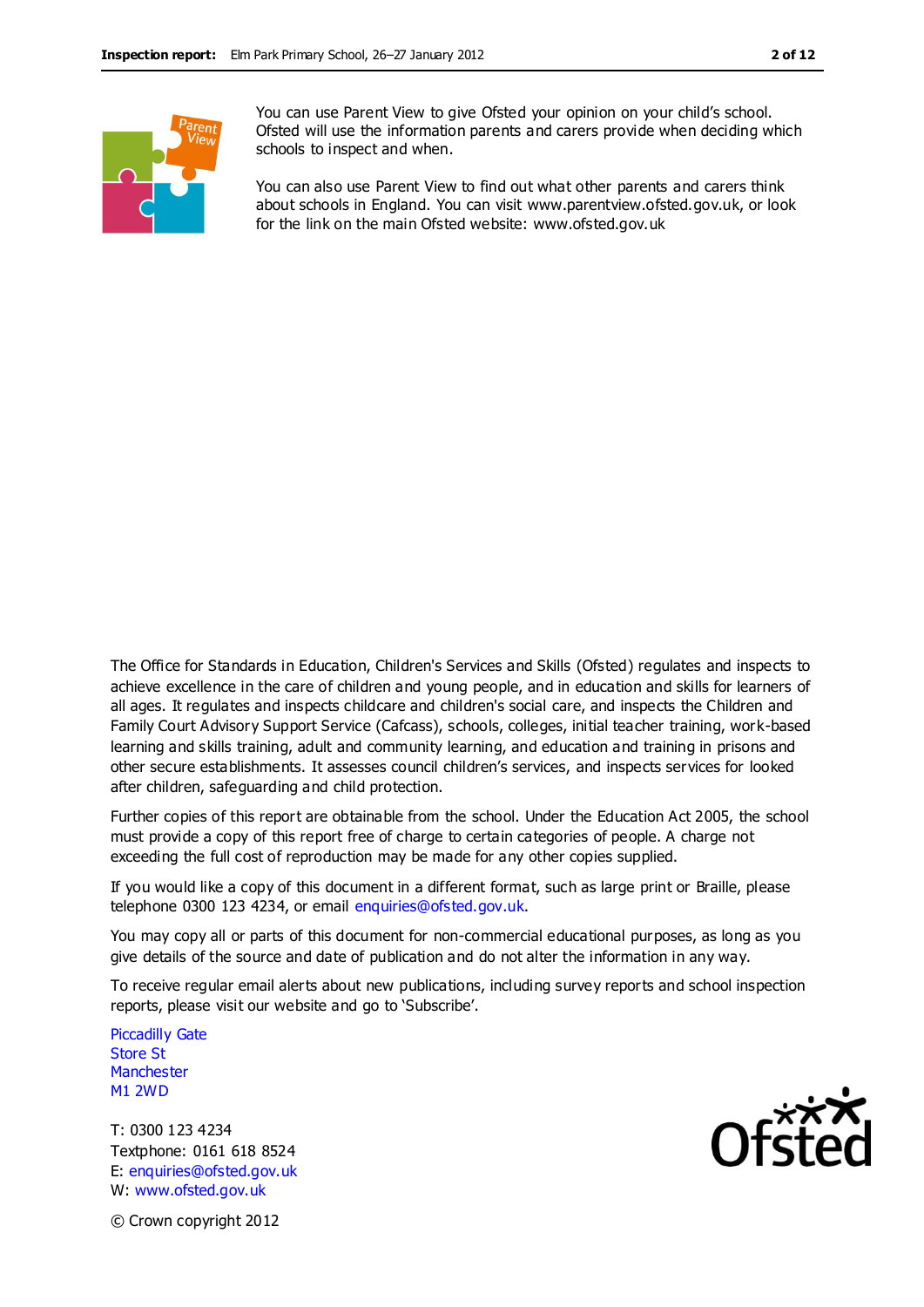### **Introduction**

| Inspection team           |                      |
|---------------------------|----------------------|
| <b>Christine Huard</b>    | Additional inspector |
| Nicholas Capron           | Additional inspector |
| <b>Stephanie Matthews</b> | Additional inspector |

This inspection was carried out with two days' notice. Inspectors observed 16 lessons or parts of lessons taught by 11 teachers, Observations totalled eight hours. Meetings were held with groups of pupils, teachers and governors. Inspectors took account of the responses to the on-line questionnaire (Parent View), as well as documents provided by the school, in planning the inspection. Inspectors observed the school's work, and looked at the school's systems to track the progress of pupils, records of monitoring of the quality of teaching, the school's improvement plans and minutes from meetings. Inspectors analysed the 197 questionnaires completed by parents and carers, as well as those returned by staff and pupils.

### **Information about the school**

Elm Park is larger than the average-sized primary school. There are 11 classes in the school and children in the Early Years Foundation Stage are taught in two discrete Reception classes. The proportion of pupils who are disabled or who have special educational needs is broadly average. The number of pupils with a statement of special educational needs is also broadly average. Almost all the pupils are from White British backgrounds. The proportion of pupils known to be eligible for free school meals is below average. The school meets the current floor standard.

A new acting headteacher and substantive deputy headteacher were appointed from September 2011. The headteacher was offered the substantive post from December2011.

The school has a 'drop-in' breakfast club run by the governing body which was included in this inspection. There are also breakfast and after-school clubs offered in the Greenfields Centre with whom the school shares a site. These are run privately and did not form part of this inspection.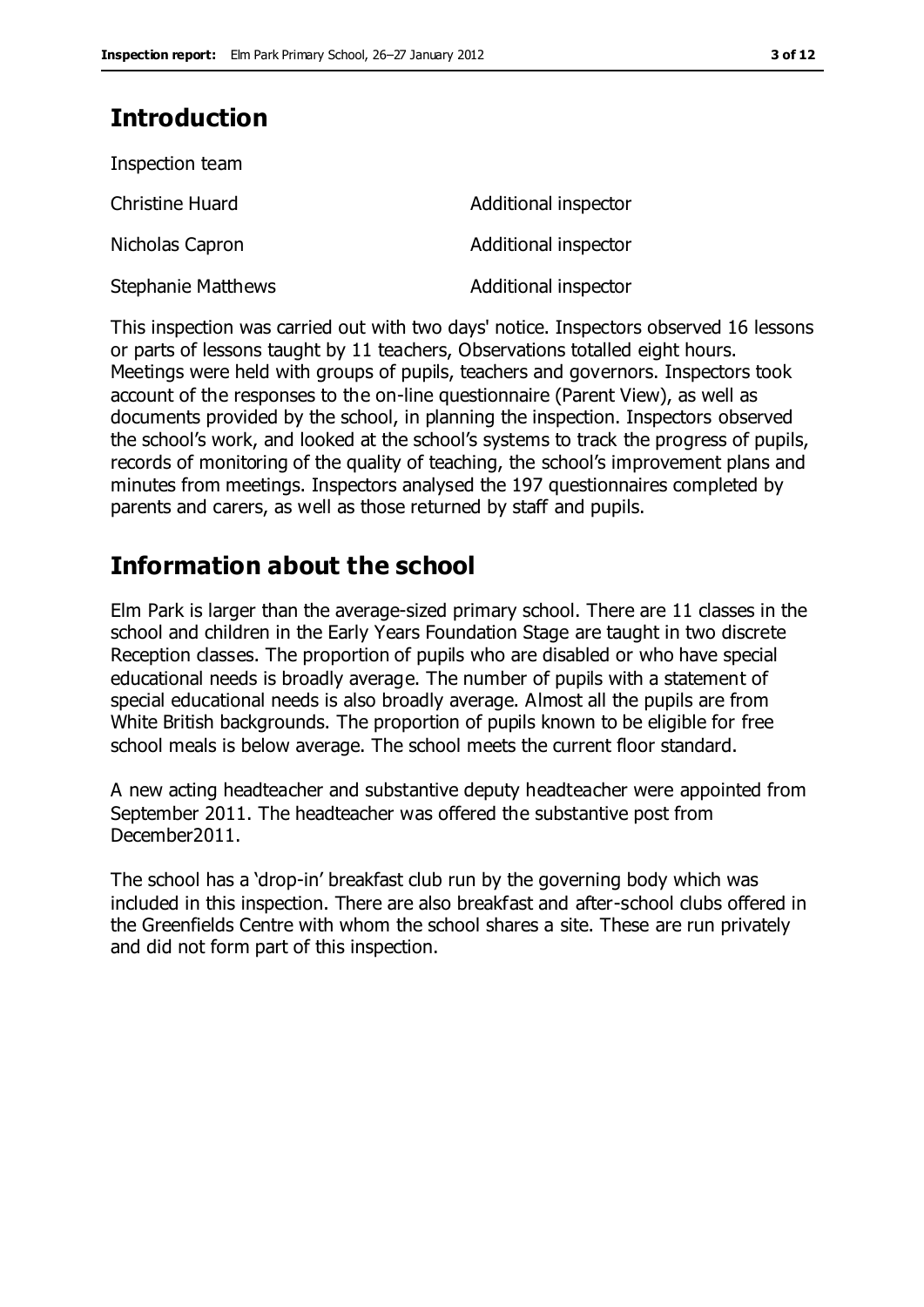### **Inspection judgements**

| <b>Overall effectiveness</b>     |  |
|----------------------------------|--|
|                                  |  |
| <b>Achievement of pupils</b>     |  |
| <b>Quality of teaching</b>       |  |
| Behaviour and safety of pupils   |  |
| <b>Leadership and management</b> |  |

### **Key findings**

- This is a satisfactory school. After a year of considerable disruption which led to attainment and progress both falling, the school is rapidly improving and all underachievement has been eradicated since September. Pupils are now making at least the progress they should and achievement is satisfactory.
- The leadership of the headteacher and deputy headteacher has been very strong. Rigorous monitoring and evaluation of how well the school was doing at the start of the year enabled them to identify key weaknesses in teaching and learning quickly. They put in place strategies to address these and raise attainment once again. The setting of pupils for mathematics at the top of the school was a particularly effective action which has seen all pupils in Years 5 and 6 make more than the expected progress over the year so far. Leaders acknowledge the need to develop the monitoring and evaluation roles of middle managers.
- Good or better teaching was observed in all key stages, including the Early Years Foundation Stage, where children get a good start. However, there are too few opportunities for free flow for Reception children between the indoor and outdoor areas. The school's monitoring records show clearly how teaching has improved since the start of the school year and inspection evidence confirms this. Over half the teaching observed during the inspection was good or outstanding. However, this is not yet consistent enough to ensure that all pupils make consistently good progress throughout the school.
- Pupils behave well across the school. They are responsive and cooperative in lessons and remain well focused on the work they are given to do. They understand how to keep themselves safe, are aware of what constitutes bullying and say that this almost never happens at their school. They are confident that if they have a concern they can discuss this with an appropriate adult, and it will be dealt with quickly.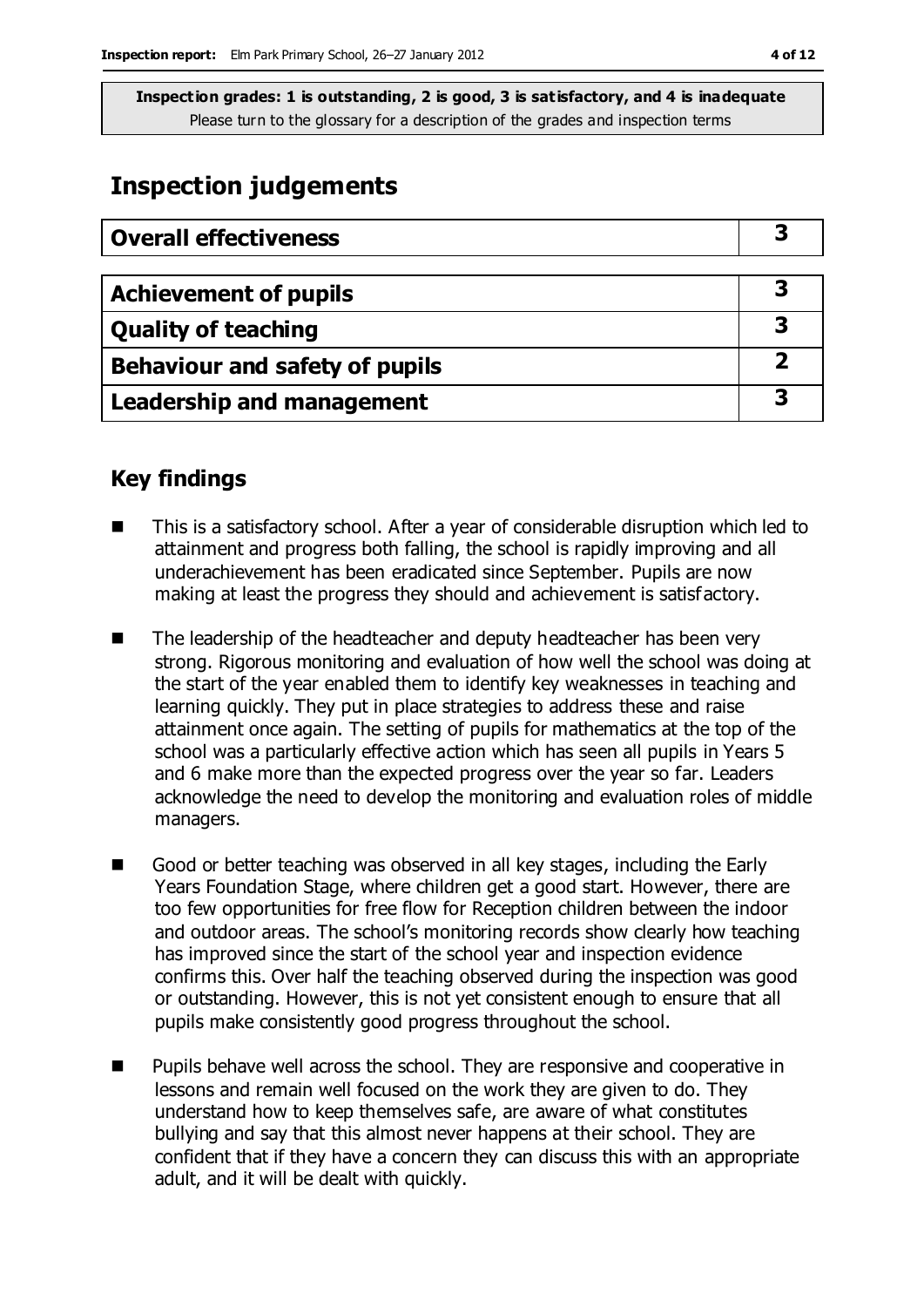Schools whose overall effectiveness is judged satisfactory may receive a monitoring visit by an Ofsted inspector before their next section 5 inspection.

### **What does the school need to do to improve further?**

- Improve the quality of teaching so that  $80\%$  is good or better by July 2012 by:
	- ensuring that the pace of all lessons is brisk, particularly during input by teachers
	- making sure that tasks closely match the individual needs of pupils.  $\equiv$
- **IMPROVE THE QUALITY OF LEADER SHOW THE MANGEMENT CONCRETE INC.** 
	- fully establishing the monitoring and evaluation role of middle leaders
	- implementing the planned programme of learning walks for governors to enable them to monitor the performance of the school effectively.
- **Provide more opportunities for free-flow activities between the indoor and Provide** outdoor areas in the Reception classes.

### **Main report**

### **Achievement of pupils**

Children get a good start in the Reception classes and make good progress in all the areas of learning, especially their early writing skills. Children achieve well in the Early Years Foundation Stage because teaching is consistently good. The good focus on children learning the sounds that letters, and combinations of letters make (phonics) means they are well prepared for reading and they gain a real enthusiasm for stories and books. Rooms provide a good range of activities across all the prescribed areas of learning, but the large and exciting outside area is not always used effectively enough.

In Years 1 and 2 the teaching of phonics continues to be of high priority and consequently attainment in reading is above average in both Years 1 and 2. Pupils in Years 1 and 2 demonstrate that they have acquired good strategies to tackle unfamiliar words in their reading books and have gained a good level of independence in their reading. This pattern continues throughout the school so that by the time pupils leave school in Year 6 reading is of a high standard with a high proportion of pupils reading at above average levels. Pupils' attainment in writing is broadly average and they achieve satisfactorily. Recently pupils' progress has been carefully tracked and monitored so that teachers know what needs to be done to move their pupils forward. As a result it was clear in lessons observed that pupils are beginning to learn more effectively. Teachers encourage pupils to experiment with vocabulary and imagery so that they develop a feel for words. This was particularly evident in a Year 1 lesson where pupils were writing descriptions of the wolf in fairy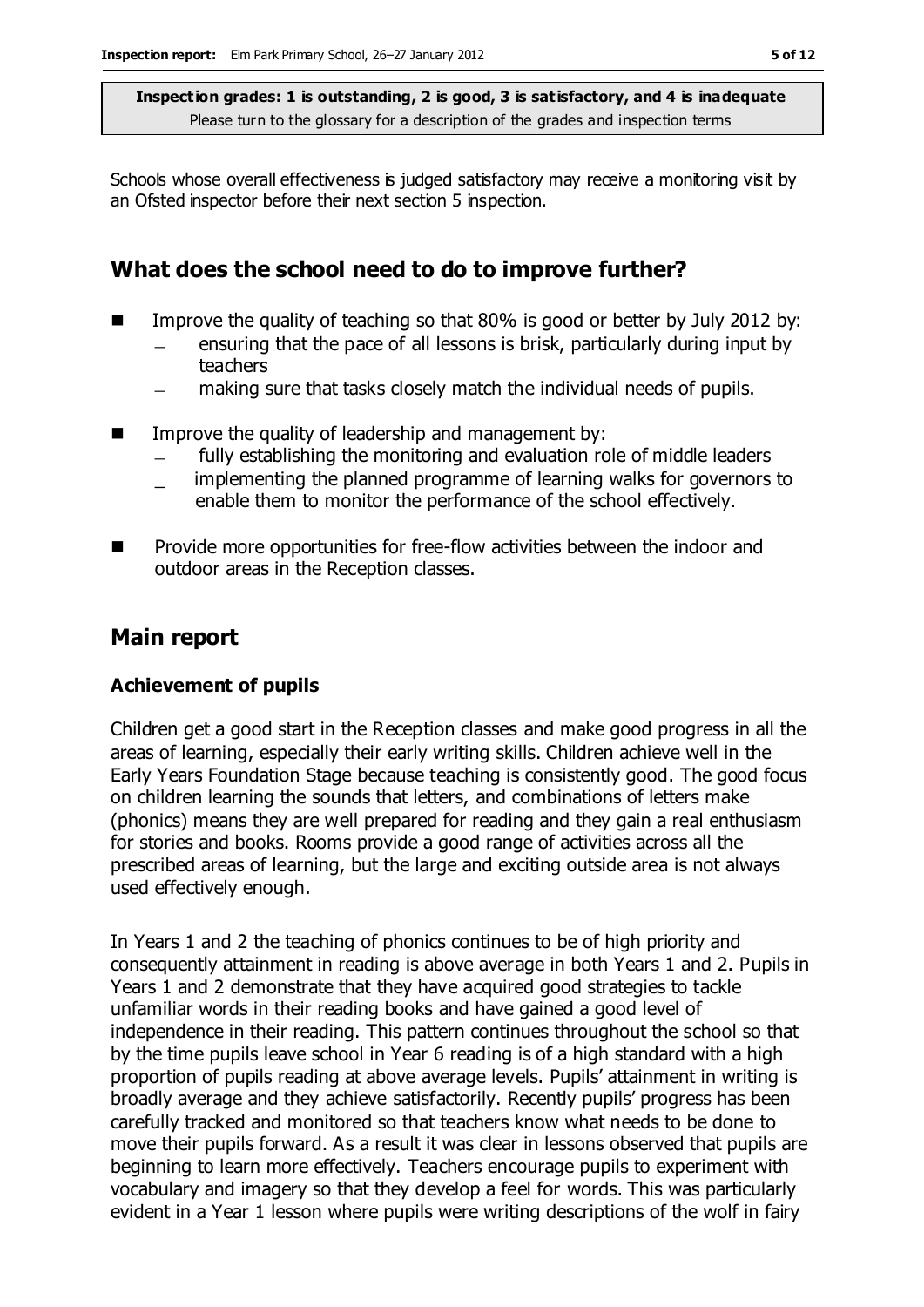tales and one wrote: 'his starving tummy rumbles with hunger'. A good focus on handwriting and presentation means that pupils take a pride in their work. Across the school achievement in mathematics has improved significantly during this year. The underachievement that occurred last year has been wiped out and all pupils are now attaining at the appropriate levels for their ages; pupils in Year 6 are on track to reach higher than average standards. This progress has been possible because teachers are confident with the subject and the curriculum has been adapted to ensure that pupils also have good opportunities to use and apply the knowledge and skills they are gaining.

The school tracks the progress of all pupils well. As a result there is very little difference in the progress made by different groups. Staff identified that higher attaining pupils and pupils with more severe special educational needs were not making as much progress as their peers. They have reviewed and adapted the curriculum to ensure they are now appropriately supported or challenged. All pupils who are disabled and those with special educational needs are now making similar progress to their peers. Almost all the parents and carers who responded to the questionnaire think that their children make good progress and are helped to develop skills in communication, reading, writing and mathematics.

### **Quality of teaching**

The great majority of parents and carers who responded to the questionnaire think that the teaching is good in the school, and many commented that they thought it had improved this year. Teaching in the Reception class is good and ensures that children are provided with a range of activities to promote their learning in all areas of the curriculum. The curriculum has a very positive impact on pupils' progress, in particular the many opportunities offered across different subjects for pupils to refine their basic skills in literacy and numeracy. Curriculum themes are used well to promote pupils' spiritual, moral, social and cultural development. For example, pupils developed their understanding of the culture of ancient Egypt when exploring information books in guided reading and literacy lessons.

In many of the good or outstanding lessons observed there was a consistency of approach which led to pupils making good or better progress. In such lessons, pupils made the best progress when they were actively involved in their learning, and interaction between teachers and pupils was strong. Pupils in Years 5 and 6 make consistently good progress in their learning and achieve well because teaching, particularly in mathematics, is consistently good and often outstanding. In these lessons, teachers' brisk input is punctuated by short-burst tasks which not only help to keep pupils focused, but also enable teachers to keep a close check on how effectively all pupils are learning. Explanations are very clear and learning builds carefully on what has gone before. Teachers' skilful questioning and astute analysis of pupils' responses mean that learning is tailored well to pupils' ability. Even when working with a group, teachers build in time to patrol the class to ensure that all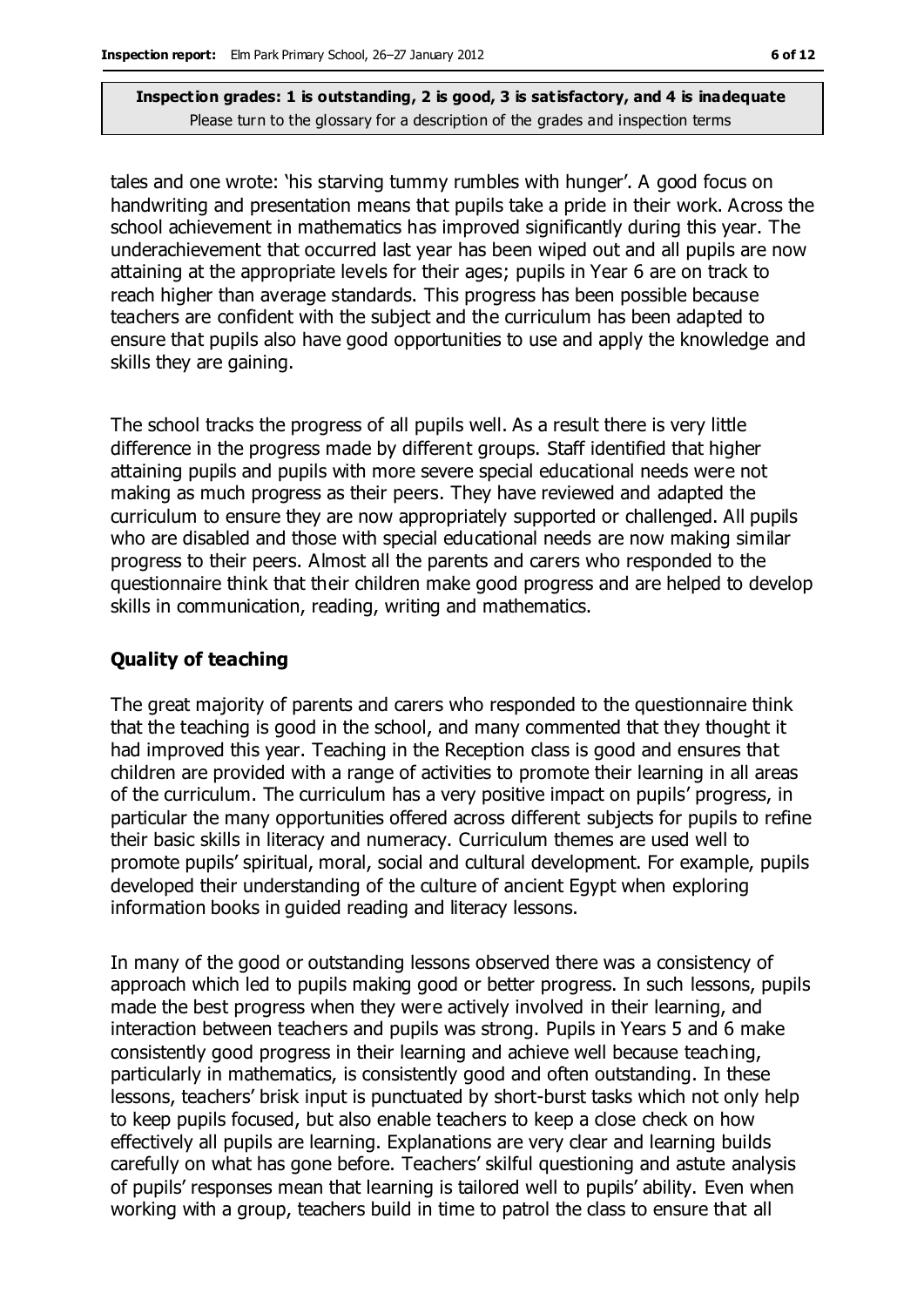pupils are confident with what they are doing.

However, this good practice is not yet sufficiently widespread. In lessons that were satisfactory, the pace was not so brisk. Teachers were occasionally sidetracked by their pupils when delivering the introduction to the lessons. Sometimes there was a mismatch between the abilities of the pupils and the work set; when this occurred pupils became fidgety and restless and were not so interested in their learning. Across the school, marking is generally good and tells pupils clearly what they need to do to improve their work.

#### **Behaviour and safety of pupils**

The behaviour of pupils in all the lessons observed was at least good. A few parents and carers expressed concerns that their children's lessons were disrupted by poor behaviour, although the great majority felt that overall the behaviour in the school was good. Many parents and carers indicated that they felt that the behaviour had improved noticeably since September. The school's own records show that although there had been some problems in the playground with unkind behaviour at the time of the last inspection, this has now been eradicated. Behaviour in lessons has been consistently good over a period of time. The procedures that the school has in place to deal with any incidents that might occur are comprehensive and records show these to be highly effective in preventing any disruption to other pupils' learning.

Pupils have positive attitudes towards school and their learning. There are strong relationships between the pupils and adults in the school and a mutual respect clearly exists between them. Attendance is above average and the school has worked hard with the tiny minority of pupils who find punctuality a problem so that this has improved greatly. Pupils say bullying is extremely rare although they are aware that it has been an issue in the past. They clearly understand that there are different types of bullying and are confident that any bullying would be dealt with effectively. There are very positive relationships across the school and pupils say that they feel safe. They are taught how to keep themselves safe and an 'internet safety' project has ensured that pupils have a good awareness of the dangers of social network sites on the internet.

#### **Leadership and management**

The leadership of the headteacher and deputy headteacher is strong. Since taking up post in September they have successfully pursued opportunities to improve provision and raise achievement. They have worked hard with the staff to motivate and enthuse them and provided training, especially in mathematics, to help them become more confident and proficient. The school's self-evaluation is accurate. Significant improvement in mathematics across the school and in the progress made, particularly by higher attaining pupils and those with more pronounced special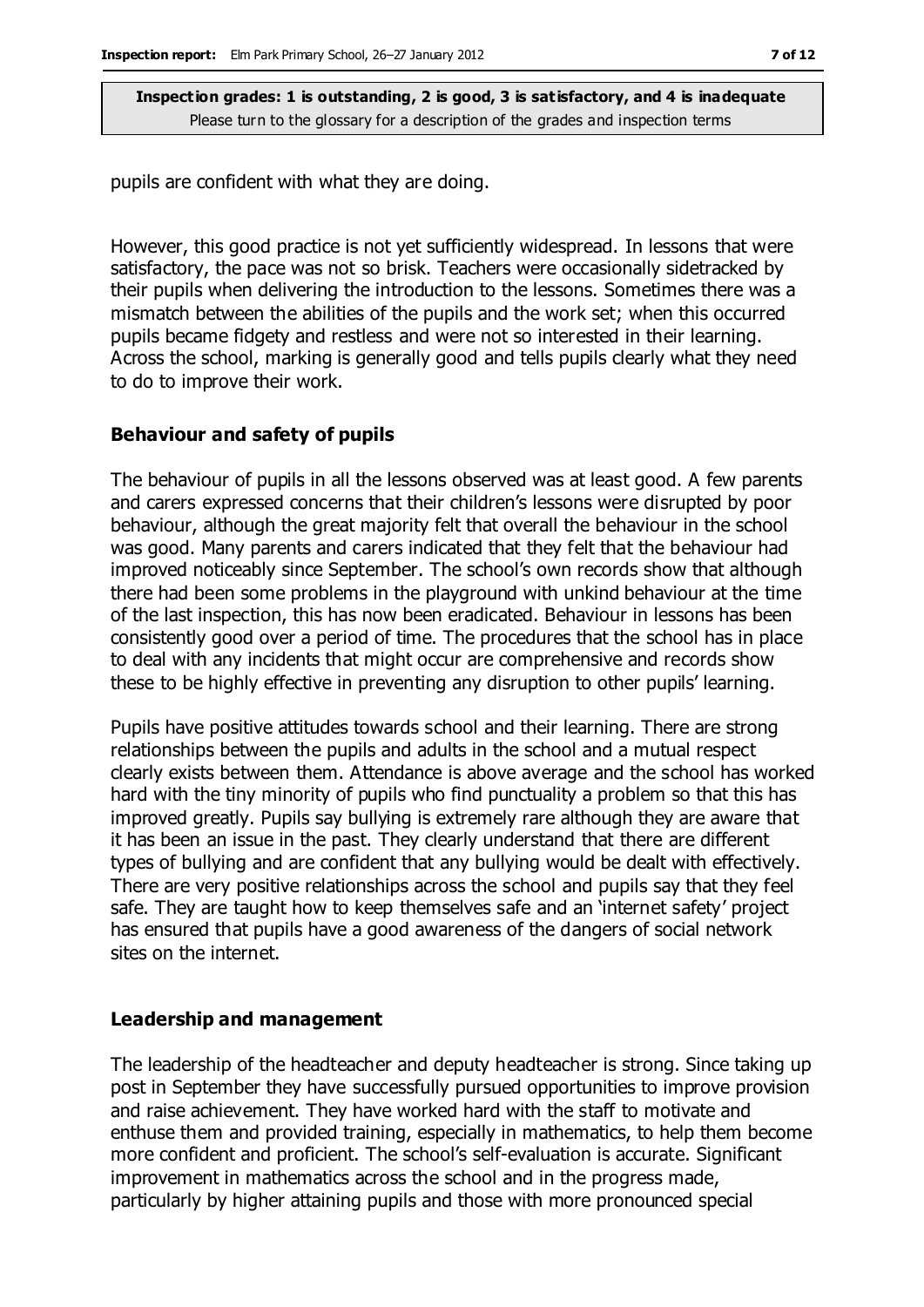educational needs, demonstrates the school's capacity to improve further.

Leadership by middle leaders is satisfactory. The school has some good practitioners but as yet their skills have not yet been fully developed to enable them to take a full part in monitoring and evaluating the effectiveness of their areas. The governing body is very supportive and has recruited a number of new members. Although they have been through the basic induction training they have not yet had the chance to visit and monitor the work of the school. The school has planned a series of learning walks to familiarise them with the school but have not yet implemented these. The school is rigorous in ensuring that children are safe and secure and all statutory requirements regarding safeguarding and child protection are fully met.

The curriculum is good. It is broad and balanced and appeals to the pupils, meeting their individual needs and motivating them to learn. The impact of the school's curriculum review is being seen in the improvements made by higher attaining pupils and those who are disabled or have special educational needs. The promotion of children's spiritual, moral, social and cultural development is good. Pupils are taught to be thoughtful and reflective and consider the needs of others. The school ensures that there is no discrimination by carefully tracking the progress of all groups of pupils so that there are no gaps and all make at least satisfactory progress. The exceptionally high return of questionnaires by parents and carers demonstrates their degree of interest in, and concern for, the school and their children's learning. They feel that they are well informed and many commented on the positive improvement in the school during this school year, particularly in terms of the leadership and management.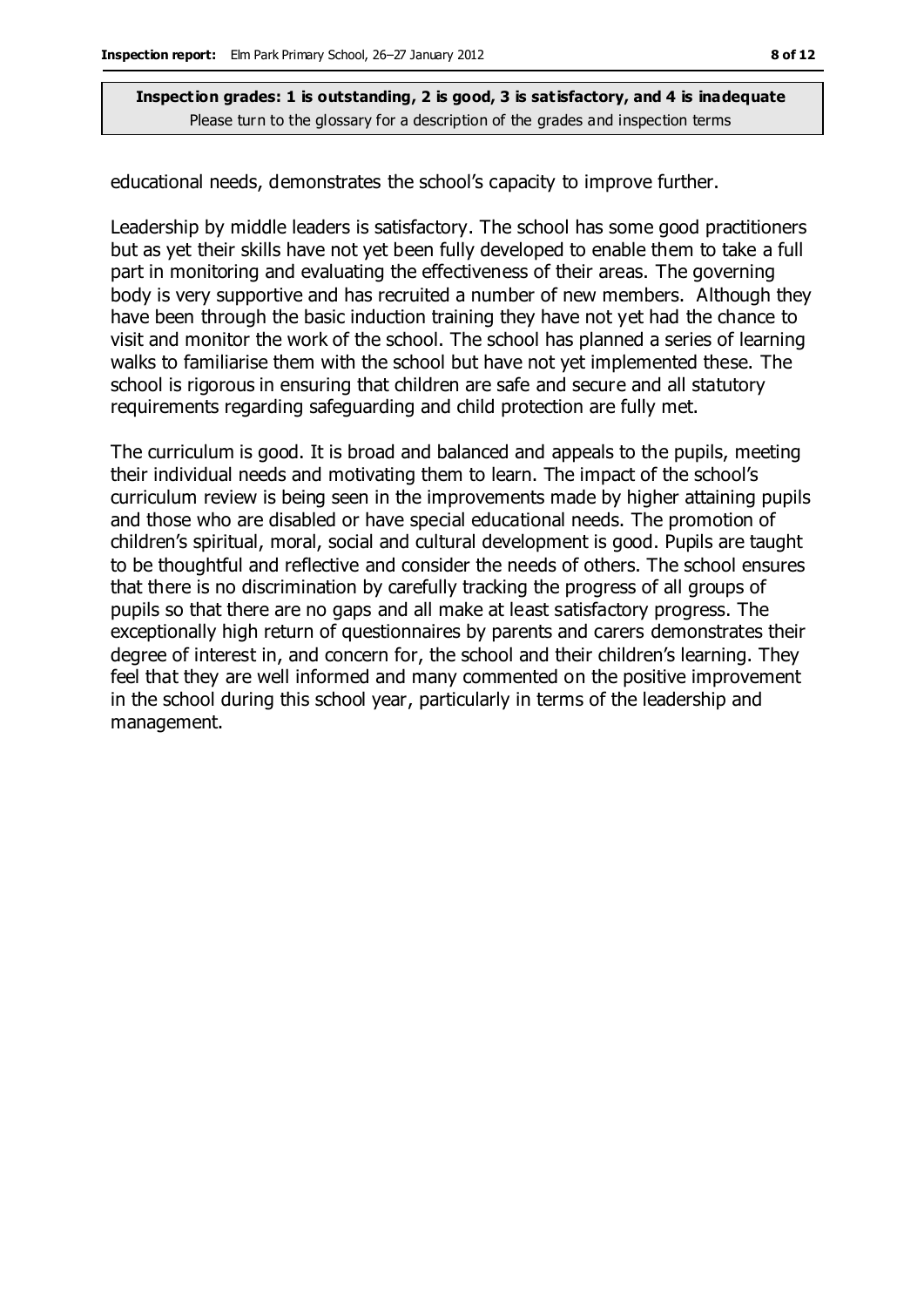## **Glossary**

### **What inspection judgements mean**

| Grade   | <b>Judgement</b> | <b>Description</b>                                            |
|---------|------------------|---------------------------------------------------------------|
| Grade 1 | Outstanding      | These features are highly effective. An outstanding           |
|         |                  | school provides exceptionally well for all its pupils' needs. |
| Grade 2 | Good             | These are very positive features of a school. A school        |
|         |                  | that is good is serving its pupils well.                      |
| Grade 3 | Satisfactory     | These features are of reasonable quality. A satisfactory      |
|         |                  | school is providing adequately for its pupils.                |
| Grade 4 | Inadequate       | These features are not of an acceptable standard. An          |
|         |                  | inadequate school needs to make significant                   |
|         |                  | improvement in order to meet the needs of its pupils.         |
|         |                  | Ofsted inspectors will make further visits until it           |
|         |                  | improves.                                                     |

### **Overall effectiveness of schools**

|                         | Overall effectiveness judgement (percentage of schools) |      |                     |                   |
|-------------------------|---------------------------------------------------------|------|---------------------|-------------------|
| <b>Type of school</b>   | <b>Outstanding</b>                                      | Good | <b>Satisfactory</b> | <b>Inadequate</b> |
| Nursery schools         | 46                                                      | 46   |                     |                   |
| Primary schools         |                                                         | 47   | 40                  |                   |
| Secondary<br>schools    | 14                                                      | 38   | 40                  |                   |
| Special schools         | 28                                                      | 48   | 20                  |                   |
| Pupil referral<br>units | 15                                                      | 50   | 29                  |                   |
| All schools             |                                                         | 46   | 38                  |                   |

New school inspection arrangements have been introduced from 1 January 2012. This means that inspectors make judgements that were not made previously.

The data in the table above are for the period 1 September 2010 to 31 August 2011 and represent judgements that were made under the school inspection arrangements that were introduced on 1 September 2009. These data are consistent with the latest published official statistics about maintained school inspection outcomes (see www.ofsted.gov.uk).

The sample of schools inspected during 2010/11 was not representative of all schools nationally, as weaker schools are inspected more frequently than good or outstanding schools.

Primary schools include primary academy converters. Secondary schools include secondary academy converters, sponsor-led academies and city technology colleges. Special schools include special academy converters and non-maintained special schools.

Percentages are rounded and do not always add exactly to 100.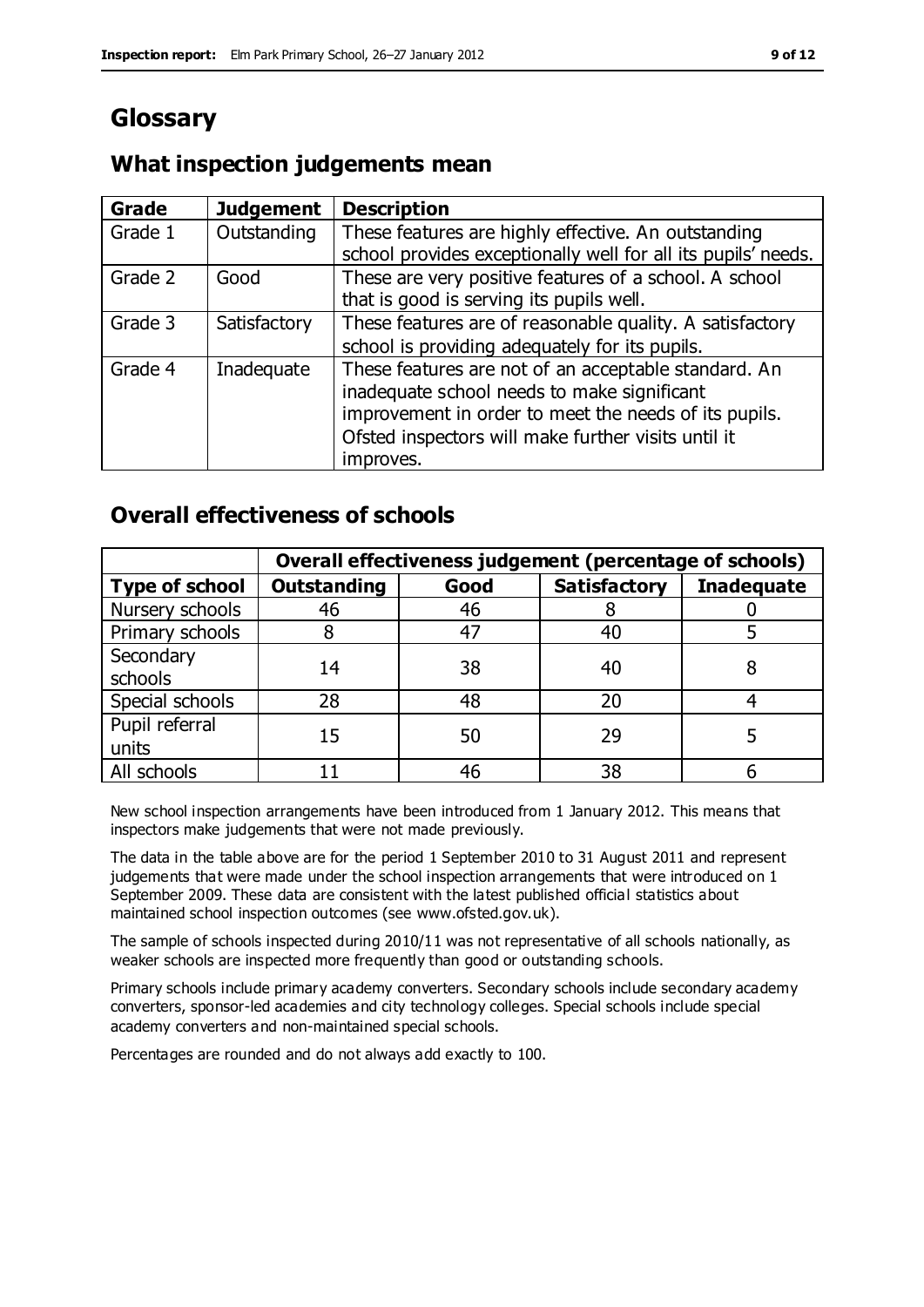## **Common terminology used by inspectors**

| Achievement:                  | the progress and success of a pupil in their<br>learning and development taking account of their<br>attainment.                                                                                                        |
|-------------------------------|------------------------------------------------------------------------------------------------------------------------------------------------------------------------------------------------------------------------|
| Attainment:                   | the standard of the pupils' work shown by test and<br>examination results and in lessons.                                                                                                                              |
| Attendance:                   | the regular attendance of pupils at school and in<br>lessons, taking into account the school's efforts to<br>encourage good attendance.                                                                                |
| Behaviour:                    | how well pupils behave in lessons, with emphasis<br>on their attitude to learning. Pupils' punctuality to<br>lessons and their conduct around the school.                                                              |
| Capacity to improve:          | the proven ability of the school to continue<br>improving based on its self-evaluation and what<br>the school has accomplished so far and on the<br>quality of its systems to maintain improvement.                    |
| Leadership and management:    | the contribution of all the staff with responsibilities,<br>not just the governors and headteacher, to<br>identifying priorities, directing and motivating staff<br>and running the school.                            |
| Learning:                     | how well pupils acquire knowledge, develop their<br>understanding, learn and practise skills and are<br>developing their competence as learners.                                                                       |
| <b>Overall effectiveness:</b> | inspectors form a judgement on a school's overall<br>effectiveness based on the findings from their<br>inspection of the school.                                                                                       |
| Progress:                     | the rate at which pupils are learning in lessons and<br>over longer periods of time. It is often measured<br>by comparing the pupils' attainment at the end of a<br>key stage with their attainment when they started. |
| Safety:                       | how safe pupils are in school, including in lessons;<br>and their understanding of risks. Pupils' freedom<br>from bullying and harassment. How well the school<br>promotes safety, for example e-learning.             |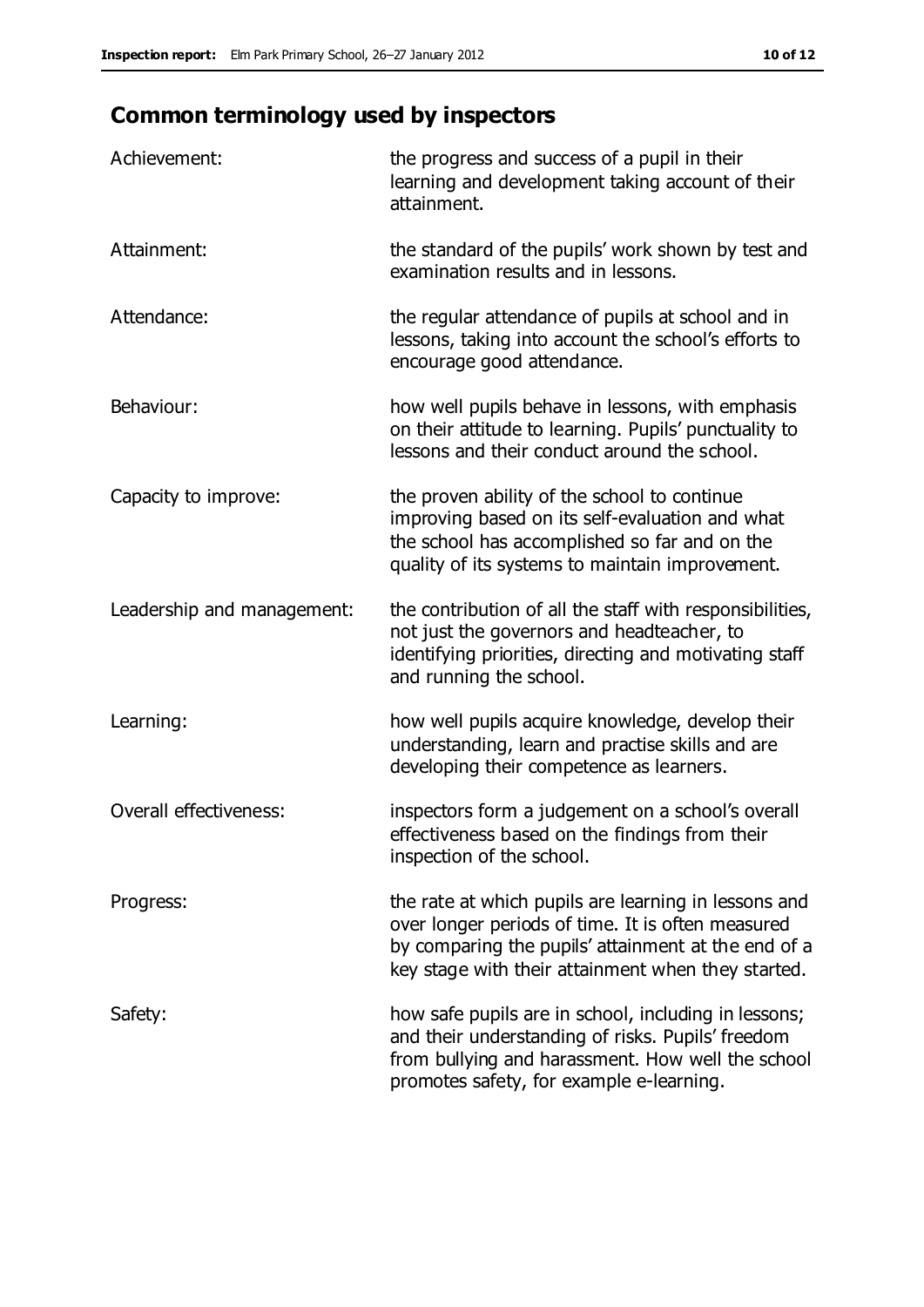#### **This letter is provided for the school, parents and carers to share with their children. It describes Ofsted's main findings from the inspection of their school.**



30 January 2012

Dear Pupils

#### **Inspection of Elm Park Primary School, Bristol BS36 1NF**

Thank you for making us so welcome when we visited your school. You were really polite and friendly and helped us to learn a lot about what you do and what you enjoy. Your school gives you a satisfactory education and is rapidly improving.

#### **What we found about your school**

- You achieve well in reading and make satisfactory progress in writing and mathematics.
- You enjoy coming to school and behave well.
- Your teachers usually plan interesting lessons and most mark your work well so that you know what you have to do to improve.
- Your headteacher and teachers are working very hard to help you do better.

#### **What we have asked your school to do now**

- We have challenged your teachers to make even more lessons really good and exciting.
- We would like the subject leaders to take more part in checking up on what is happening in their own subjects.
- We have asked the new governors to find out even more about the school by coming and visiting you in your classrooms.
- We think that the children in Reception need to have more opportunities to choose what they want to do and have more chances to play outside.

We are sure that you will do all you can to help all adults who work with you to make your school even better.

Yours sincerely

Christine Huard Lead inspector